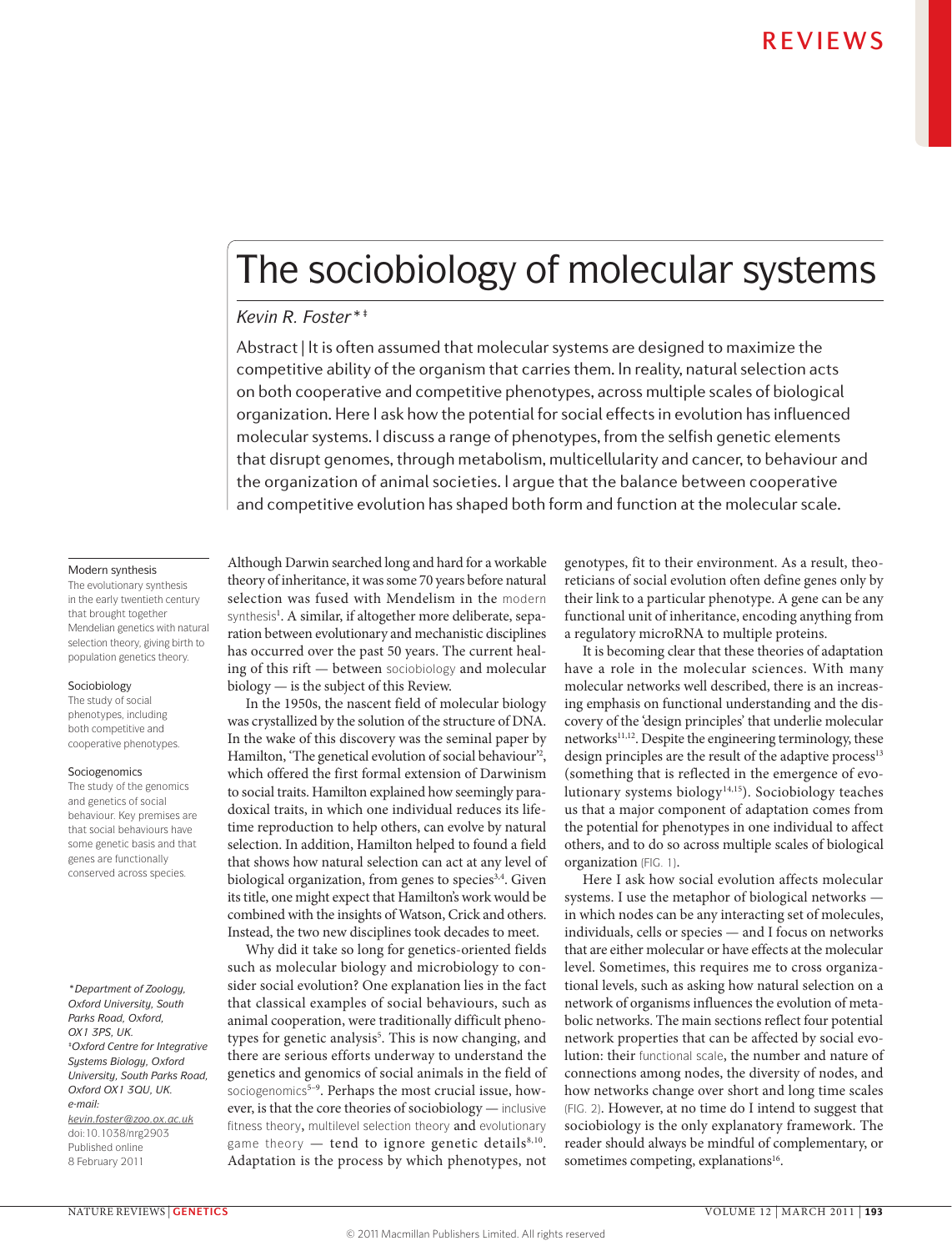#### Inclusive fitness theory

Theory in which natural selection is analysed in terms of the effects of an actor on its own reproduction as well as its effects on other individuals; the latter effects are weighted by the genetic similarity (relatedness) between the actor and others.

#### Multilevel selection theory

Theory in which natural selection is analysed in terms of the effects of an actor on its own reproduction as well as on members of its social group; the latter effects are weighted by the genetic similarity (relatedness) between the actor and the group.

#### Functional scale of biological networks

The existence of adaptation implies that agents of natural selection, be they single genes or groups of organisms, will tend to be optimized to perform the functions that improve their fitness<sup>17-19</sup> (BOX 1). The existence of an optimizing process, however, does not mean that a hypothesized optimal solution will always be reached, as optimization is constrained both by the nature of biology<sup>20</sup> and the stochastic nature of the evolutionary process<sup>16,21</sup>. Nevertheless, molecular biology is seeing a surge of interest in optimization techniques that is associated with the introduction of engineering principles to understand biological networks<sup>11,20</sup>.

The functional scale at which optimization occurs is defined by the level at which natural selection acts<sup>22,23</sup> (BOX 1; FIG. 1). Phenotypes can operate at the scale of the few genes of a transposable element up to the many genes, across many individuals, of something like a honeybee colony. This section discusses how the potential for evolutionary competition among the agents acting at different functional levels — genes, organisms and species — can influence the functional scale, and form, of genetic and metabolic networks.



*of gails* **2** *) matrice exercision resummary* or the potential social consequences or a<br>gene across different levels of biological organization is shown (see also BOX 1). The gene Figure 1 | **Multilevel selection.** A summary of the potential social consequences of a can affect many potential groups of common evolutionary interest. Consider a gene that promotes the transmission of itself and its linkage group (**a**). This might help or harm other levels, including unlinked sites on its and other chromosomes (**b**). It can also have differential fitness effects on the nucleus versus organelles (**c**) and on its carrier cell, as well as other interacting cells (**d**). Finally, it can affect the fitness of the organism that carries it and other organisms of the same or different species (**e**). These multiple layers of fitness effects may all feed back on the fitness of the focal gene. For example, if the promotion of an element's own transmission within a host reduces the host's ability to reproduce, this may mean that the element is not favoured by natural selection.

*Genetic networks.* Systems biologists assume that a particular genetic or biochemical network is optimized to perform a particular function as a way to constrain complex models<sup>12</sup>. For example, one can understand the complex feedback loops that are seen in the heat shock response of bacteria in terms of optimization for criteria such as robustness and speed of response<sup>24</sup>. This exercise rests on two key assumptions. The first, which is often discussed<sup>25</sup>, is that regulatory networks are inherently modular, such that one can analyse only a small piece of them (such as the heat shock response) and gain understanding<sup>12</sup>. The second, which is less discussed, is that one knows the level at which natural selection is operating. As the examples below show, correctly identifying the level at which selection acts is not always trivial, but is essential for gaining further understanding of a molecular system.

Genomes often seem to function as a coherent unit (FIG. 3), but there are many examples in which this assumption is violated<sup>26</sup>. The most obvious cause of violation is the transposable element. Unlike the heat shock response, a typical transposition event makes little sense from the perspective of the whole genome, as it is likely to impose a fitness cost to the organism. It is only when one realizes that these small groups of genes act as selfish agents that we see the level at which the appearance of design occurs. Transposons adapt to spread within genomes, even though this can harm the organisms that carry them. And sometimes one has to think at an even smaller scale to find adaptation. Transposable elements are themselves threatened by the evolution of shorter 'parasitic' sequences that encode the recognition sequence that is required for replication without encoding the replication proteins<sup>26,27</sup>. The importance of these forms of adaptation is well illustrated by the human genome. About half of our DNA comes from the action of transposable elements<sup>27</sup>. Evolutionary competition within organisms means that major features of molecular biology are not understandable by considering the optimization of organism-level phenotypes alone<sup>11</sup>.

The potential for evolutionary competition to affect genetic networks is even more acute when interacting genes can be in different organisms. Just as genes in a genome can be viewed as tightly associated species living together (FIG. 3), multi-species communities can be viewed as a large genome in which the component parts are in different organisms<sup>28</sup>. This perspective has naturally emerged with the study of metagenomics, which uses DNA sequencing to indentify the genes but not necessarily the species — of microorganisms in a given environmental sample<sup>29</sup>.

Unlike genomes, however, most multi-species groups do not exist in tight physical association. This means that species are freer to evolve selfish phenotypes that harm other members of the community, without the negative consequences feeding back on the genotypes that caused them. At the species level, a herbivorous insect can eat one plant and then find another, but at the genome level, a highly active transposable element is likely to harm itself if it prevents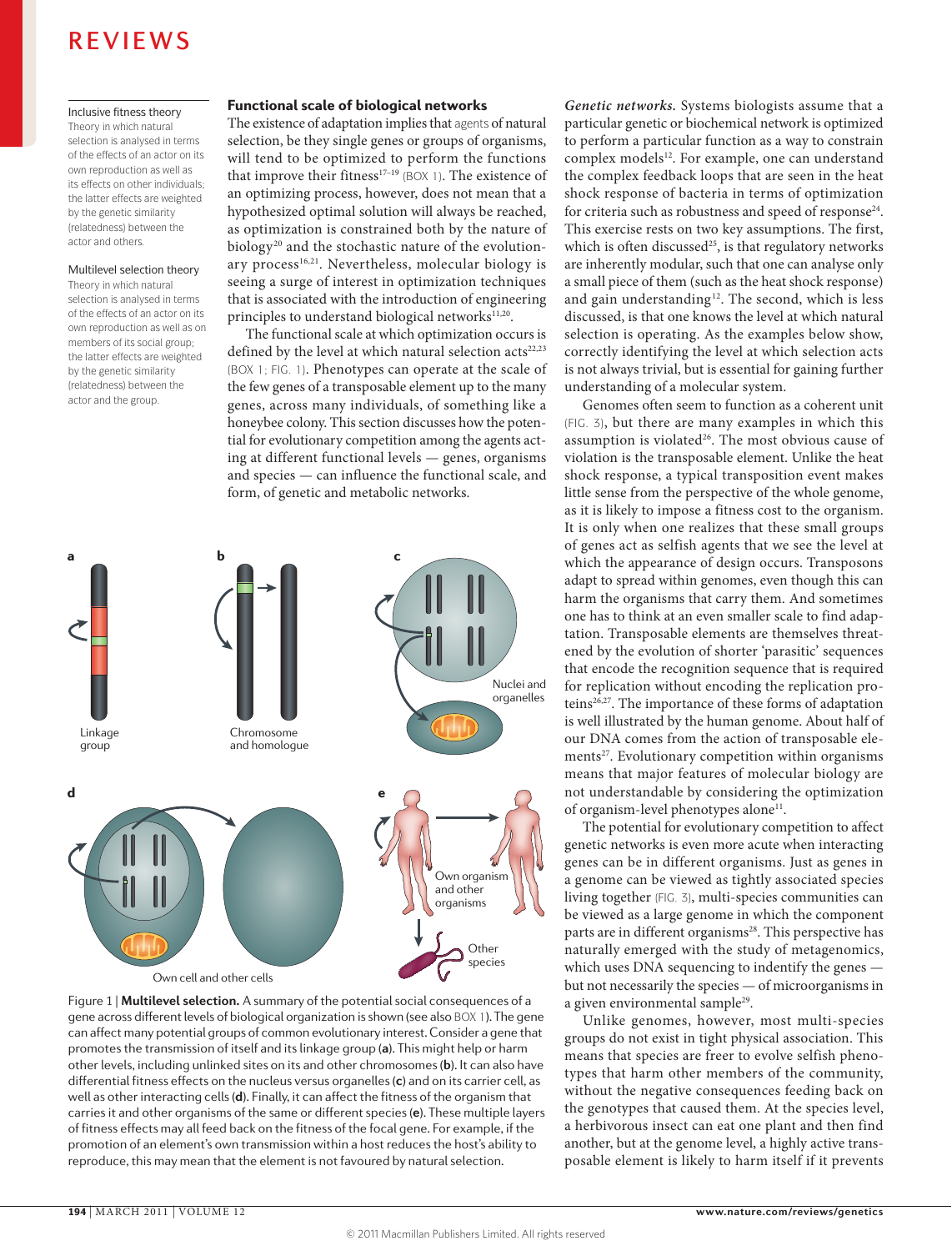genome duplication<sup>30</sup> (BOX 2). Accordingly, the scale and extent of functional organization in networks involving multiple species, including those of the human microbiome31,32, will generally be much more limited than the networks within a cell. At most, one expects members of only a few species to work towards a common evolutionary goal. By contrast, it is clear that hundreds or thousands of different genes can work together towards common organismal functions.

Metabolic networks. Understanding the form and function of metabolic networks also rests on identifying the scale at which natural selection operates. This is illustrated by another use of optimization principles in systems biology, flux balance analysis. Flux balance analysis is a modelling technique that is designed to remove the need to know the precise rates of flux through a metabolic network. Instead, one simply assumes that all rates in the biochemical network are optimized to maximize growth. This has proven powerful in predicting a number of features of metabolic networks, including the behaviour of mutants<sup>33</sup> and rates of substrate usage<sup>34</sup>. Social evolution, however, again teaches us the importance of applying the logic of optimization at the appropriate level of social organization.

Caution is most acutely required when studying the metabolism of multi-species groups<sup>35</sup>, which may not optimize anything as a collective. Even at the singlespecies level, it can be difficult to identify the functional scale of metabolism. A systematic analysis of the possible goals that bacteria evolve to optimize suggested that they typically pursue one of two key objectives: maximize growth rate or maximize growth yield<sup>36</sup>. Cells sometimes use short molecular pathways that maximize growth rate, and at other times they use longer, more efficient pathways that maximize total yield (that is, they maximize the total cell number irrespective of the time it takes). Why do metabolic pathways differ so greatly in their design? Part of the answer lies in the need to respond to different environmental conditions. For example, it may be beneficial to use the longer, more efficient pathways under nutrient stress<sup>37</sup>. Another factor, however, is social evolution.

As an example, take ATP production from sugars<sup>38</sup>. Glucose is first broken down to pyruvate, which then can be put through the citric acid cycle to yield around 32 ATPs per glucose molecule by aerobic respiration. However, many microbes will simultaneously ferment pyruvate to lactic acid or ethanol, with a yield of only two ATPs. Although wasteful, simultaneous fermentation provides a way to increase the rate of ATP production on top of that achieved by the citric acid cycle alone. When competing with other strains and species, therefore, natural selection can favour cells that wastefully use resources just to ensure that competitors do not get them first. By contrast, when cells are surrounded by clone mates, natural selection can act on them as a group and favour pure respiration to maximize group efficiency. Support for this hypothesis comes from a study on budding yeast, *Saccharomyces* 



can represent multiple scales of organization, with nodes Figure 2 | **Properties of biological networks.** A network representing interacting set of molecules, individuals, cells or species. The focus here is on networks that are either molecular, or have effects at the molecular level. The figure shows simple cartoon networks along with the properties discussed in the main text that can be altered as a result of social evolution. Functional scale is the number of nodes that operate towards a common evolutionary goal. Connections define the way that the nodes in the network interact. Functional diversity is the degree to which nodes in the network differ in form and function. Temporal variability is the tendency of networks to change in real and evolutionary time.

*cerevisiae*39, in which wild-type cells outcompeted cells with a modified sugar transporter that prevents fermentation in the presence of oxygen. However, on their own the engineered cells seemed to achieve a higher yield than did the wild type, revealing the potential benefits of cooperatively slowing down growth to improve yield. Understanding whether organisms are cooperating or competing can help to explain the architecture of metabolic networks.

Interestingly, a similar phenomenon is seen in tumours. In the eyes of social evolution, the emergence of a tumour marks a change in the level at which natural selection acts (BOX 1; FIG. 3). Compared to their noncancerous counterparts, tumour cells no longer evolve to promote the survival and reproduction of the whole organism, but rather are naturally selected to promote the survival and reproduction of their cell lineage within the organism. Cancer cells commonly display something called the 'Warburg effect' after its discoverer, which is an increase in glucose uptake associated

Evolutionary game theory A theory designed to recognize frequency-dependent fitness effects in evolution, which occur because the strategies of one individual affect the fitness of another individual. Game theory logic is used in both inclusive fitness and multilevel selection.

#### Functional scale

The number of genes, cells or organisms that operate towards a common evolutionary goal (the scale of agency). For example, the genes of a transposable element typically operate at a much lower functional scale than the genetic networks underlying cellular growth and division.

#### Agent

A gene, cell, organism or any group of these that has the same evolutionary interests. Natural selection on agents leads to them to behave as though they are striving to maximize their genetic representation in later generations.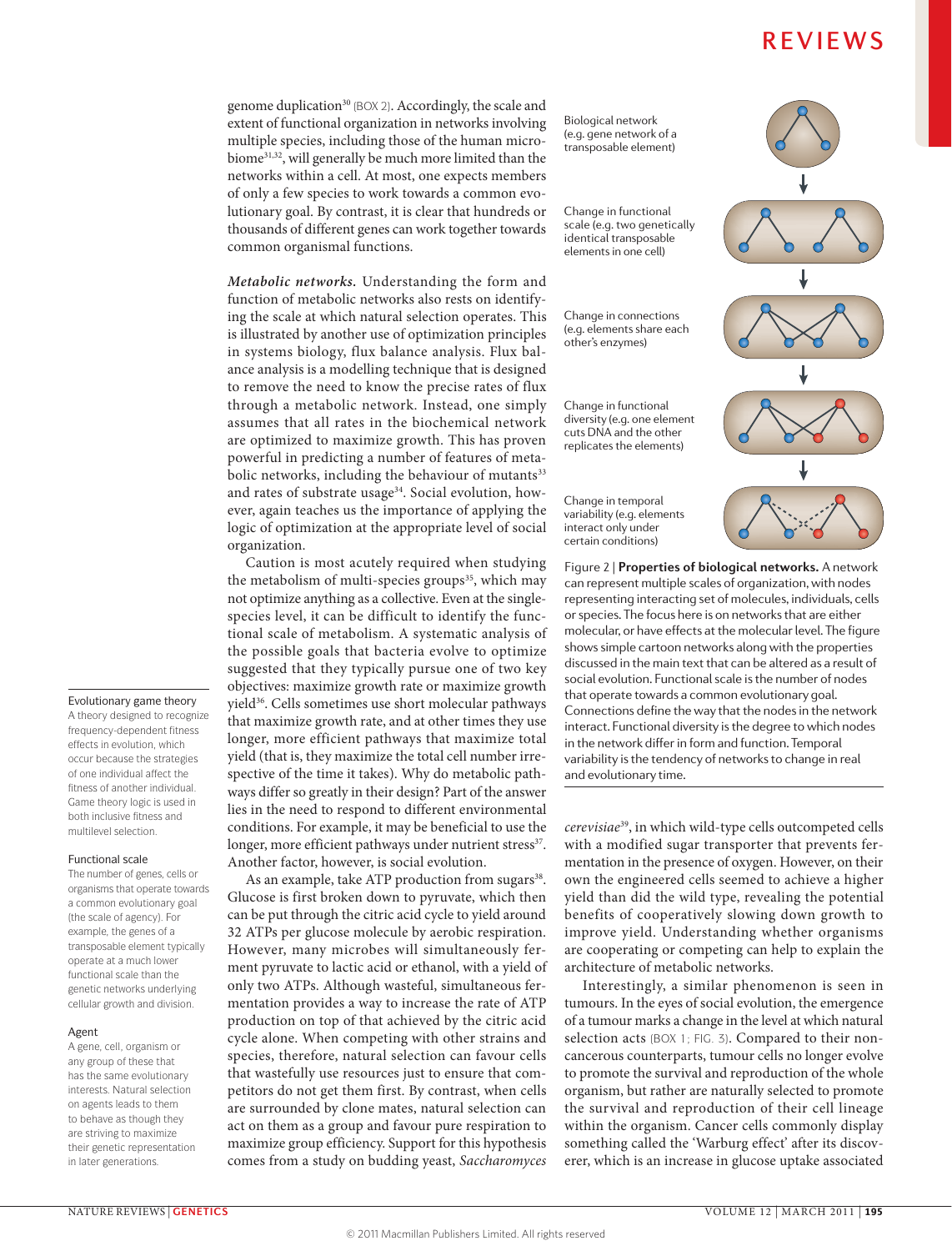#### Box 1 | The logic of social evolution theory

Most of the theory discussed in this article comes from the extensive literature on social evolution, including Hamilton's inclusive fitness (also known as kin selection), multilevel selection and evolutionary game theory (reviewed in ReFs 4,121–124). To give an idea of the underlying logic, this box reduces social evolution theory to a two-step heuristic that can, in principle, be applied by any biologist to any trait of interest. This approach is implicit in many studies, particularly in animal behaviour<sup>125</sup> and a growing number that consider molecular details<sup>9,26,126</sup>.

#### **step 1: identify the fundamental agent of evolutionary interest**

Life has a nested structure. Genes have formed genomes, haploids have become diploids, multiple genomes are combined in cells that have nuclear DNA plus a mitochondria or plasmid, cells have combined to make multicellular organisms, and organisms have formed societies or multi-species coalitions (FIG. 1). Understanding the adaptive function of a particular phenotype requires one to first identify the fundamental agent of evolutionary interest. A first assessment can be made by starting at the lowest level of biological organization, the gene, and working up through each level until one reaches a level at which the different units can benefit, in an evolutionary sense, from a difference in the phenotype. For example, if we consider two polar bears fighting on an ice sheet, then fighting serves the whole organism and all hierarchies below. The fighting of one bear will not, however, benefit the other, so in this example an individual bear is the agent.

Natural selection can operate at multiple levels simultaneously, but identifying the level at which agents exist typically provides a good first intuition on adaptive function<sup>4</sup>. That is, it would probably be incorrect to try to interpret our polar bear fighting as serving the interests of one of its liver cells against other bear cells, or indeed the common interests of both bears as an adaptive unit. However, if the focal phenotype were cancer, or the growth rate of a bacterial cell in the bear's intestine, it would probably be unwise to consider the bear as an indivisible agent of natural selection. In this vein, a recurring theme in the literature is to assume that large populations of animals or microbes form indivisible agents of natural selection. This position has been called 'naive group selection' because, although group-level natural selection certainly can occur, it is naive to assume it without first considering the possibility for evolutionary competition at lower levels<sup>4,23,127</sup>.

#### **step 2: classify the phenotype on the basis of its fitness effects on agents**

Hamilton's analysis of social behaviours classifies phenotypes on the basis of their effects on the lifetime reproductive fitness of a focal agent that shows the phenotype (actor) and any other agents that are affected by the phenotype (recipients). For two parties, this gives four classes of social behaviour, whose distinct requirements for evolution can be crucial for understanding their adaptive function (BOX 2). The fighting bear is displaying selfish (+/-) behaviour; the other classes are mutual benefit  $(+/+)$ , altruism  $(-/+)$  and spite  $(-/-)$  (the symbols indicate the effects on the personal reproductive fitness (direct fitness) of the actor and recipient, respectively) (FIG. 3).

Applying these two steps to the study of a molecular network helps one to identify the level of functional organization that is associated with the resulting phenotype, and understand the evolutionary conditions that have shaped the network.

with a shift from aerobic respiration to fermentation<sup>40</sup> and the ability to selfishly outgrow normal cells. The evolutionary link between the evolution of cancer and microbial metabolism was not lost on Warburg: "Oxygen gas, the donor of energy in plants and animals is dethroned in the cancer cells and replaced by an energy yielding reaction of the lowest living forms, namely, a fermentation of glucose."41 The change in the level of selection from organism to the cell — or, as in the case of yeast, from the group to individual — seems to commonly shift metabolism to shorter pathways that improve short-term competition.

#### Connections within biological networks

A second key feature of biological networks is the way in which nodes interact and are connected with one another. Understanding who interacts with whom is clearly a social evolution problem in the case of animal or human groups, but does social evolution also influence molecular interactions? This section discusses three properties of the way that genetic and metabolic networks are connected: modularity, robustness and specificity. There is evidence that each property can be influenced by the relative importance of competitive and cooperative phenotypes.

*Modularity.* Biological networks tend to show modularity, in the sense that they can be separated into units that work semi-independently. A related observation is that many biological networks seem to be scale-free networks42,43. When and why modularity should evolve in biological networks is a subject of much discussion, with some authors focusing on the possible adaptive function of modularity and others focusing on modularity as a by-product of other evolutionary processes<sup>12,16,44,45</sup>.

The general effects of social evolution on modularity, if any, are not clear. However, the nested layers of competition in biological systems (FIG. 1) certainly have the potential to generate modules of common evolutionary and functional interest, such as the sets of genes found in transposable elements<sup>26</sup>. A second potential influence on modularity comes from the link between cooperative phenotypes and pleiotropy, which has been identified in microbes<sup>9</sup>. Microbial groups commonly suffer from selfish phenotypes, as exemplified by the occurrence of cheater mutants. For example, some lossof-function mutants in bacteria gain a competitive advantage by using the growth-promoting secretions of wild-type strains without themselves contributing46. The prospects for maintaining cooperation are improved if cheater mutations carry pleiotropic effects

#### Scale-free network

A network in which the distribution of the number of connections from each node follows a power law. This means that some nodes are highly connected (hubs), and paths through the network are shorter than those in highly ordered networks.

#### Cheater mutant

A mutant that does not invest in a public good but benefits from the investment of others, such as a bacterial mutant that does not produce a secreted enzyme but uses the enzyme of wild-type cells.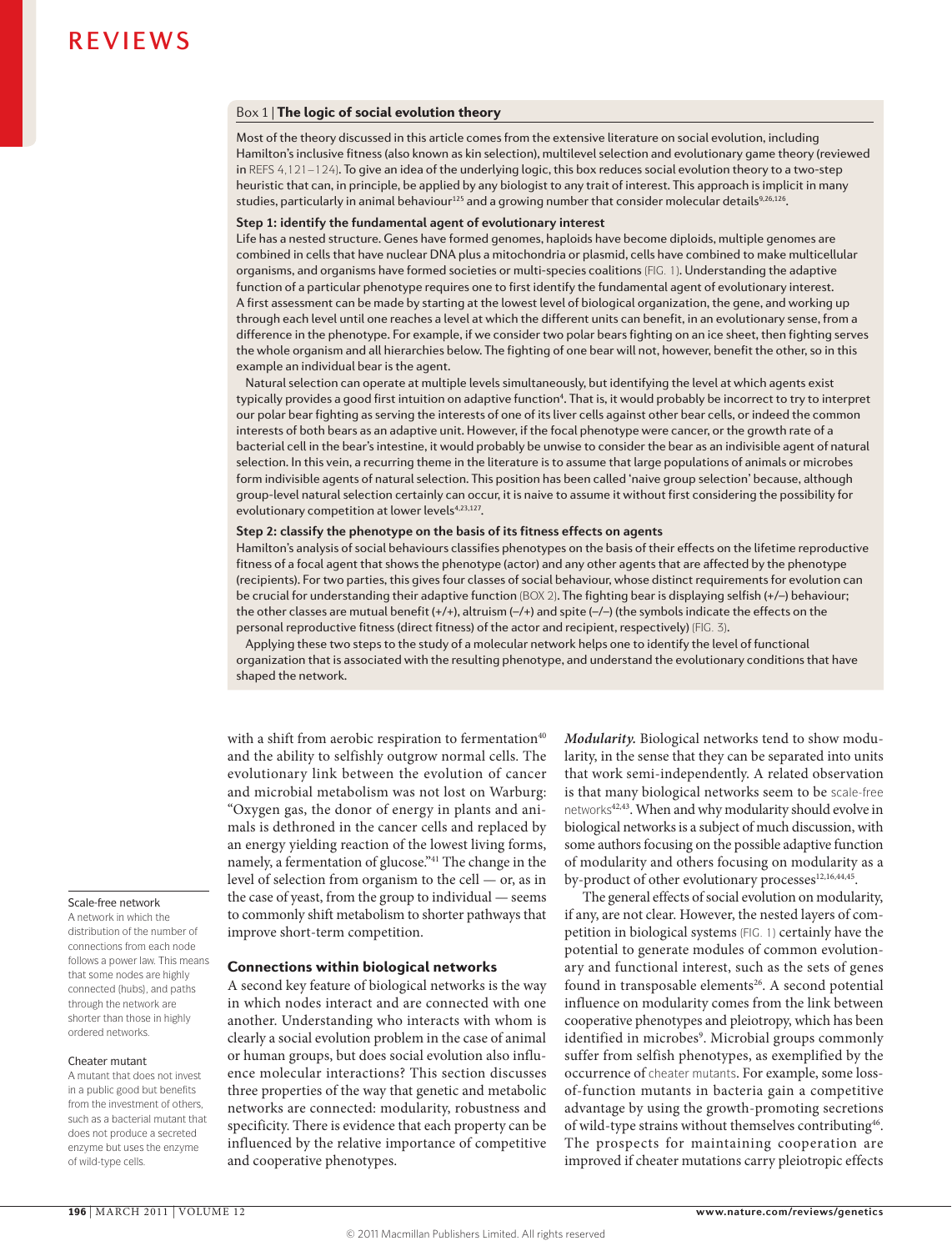that reduce their carrier's fitness. An example of this is seen in the slime mould or social amoeba, *Dictyostelium discoideum*. Cells of this species aggregate to form a fruiting body in which around 20% of cells die in a stalk to hold the others aloft as reproductive spores. A single gene, *dimA*, links the altruistic act of stalk formation with spore formation, thereby limiting the range of possible cheating strategies<sup>47</sup>.

Such pleiotropic links between costly cooperative traits (for example, stalk production) and personal benefits (for example, spore production) may be a frequent property in the genetics underlying cooperative traits, which helps to stabilize them over evolutionary time<sup>9,47</sup>. Increasing pleiotropy will tend to reduce modularity when it links modules that underlie cooperative phenotypes with modules that underlie competitive phenotypes<sup>43</sup>. The prediction, then, is that the emergence of cooperative phenotypes at one level of biological organization will be relatively more disruptive to modular structure than are competitive phenotypes at the same level.

*Robustness.* Another property that can arise from the number and nature of the connections in biological networks is their robustness to perturbations. The potential for links between social evolution and robustness is seen in the ability of multicellular organisms to limit the emergence of cancers, which are an example of selfish phenotype evolution<sup>48</sup>.

Cancer is almost never caused by a single mutation<sup>49</sup>. Instead, multiple mutations are required for cancer cells to divide, move and even cooperate with each other against the host<sup>48,50</sup>. This mutational complexity is partly explained by the need to protect the cell from apoptosis or immune system attack, which can be triggered by single mutations<sup>51</sup>. These links between cancer mutations and cell death is another example of the pleiotropic constraints discussed above, which is also sometimes known as 'antirobustness'<sup>52</sup>. But the main explanation for the mutational complexity of cancer is probably the robustness of cell phenotypes to many single mutations. Theory suggests that natural selection will favour mutational robustness whenever mutation rates are sufficiently high to threaten the stability of a phenotype53. Cancer is a socially mediated selection for robustness, because multicellular organisms are longlived enough to be threatened by *de novo* mutations that disrupt their functioning. The hypothesis is that natural selection for cooperation among somatic cells has led to them to be highly robust to potentially cancercausing mutations. Similar predictions can be made for transposable elements and pathogens that, in their attempts to spread in hosts, may promote robustness in host molecular systems<sup>54</sup>.

Of course, robustness can arise in genetic networks for reasons that are unrelated to social competition. Indeed, mutational robustness can often arise as a byproduct of natural selection on other phenotypes<sup>55</sup>, such as the need to tolerate variable environments<sup>56</sup>. Nevertheless, it seems inevitable that selection for robustness from the challenges of cancer, parasites and selfish genetic elements has altered the genetic networks of mammals and other groups. But how are these effects manifested? This is a more complicated question than might at first be assumed. One way to achieve robustness is to evolve distinct modules with similar functions: if a system loses one module, another can take its place. However, this form of redundancy does not seem to be common. Theory and experiments suggest that genetic networks may more often display a phenomenon called 'distributed robustness'; in such



*0CVWTG-4GXKGYU* ^ *)GPGVKEU* Hamilton's classes of social phenotype are based on their Figure 3 | **Hamilton's classes of social phenotype.**  effects on the direct fitness of their carrier (actor) and any other agents that are affected by the phenotype (recipients). Direct fitness is roughly equivalent to lifetime total reproduction in whole organisms or, more precisely, the long-term contribution of an agent's alleles to the gene pool from its own reproduction. The images depict the mutual benefit among genes in a human chromosome; a selfish tumour on a Tasmanian devil; an altruistic honeybee worker carrying water back to the colony; and an electron micrograph of the headless phages (R-pyocins) that suicidal bacteria use to kill others (see main text). A key binary distinction is made between competitive and cooperative phenotypes, because it is cooperative phenotypes that underlie the spectacular transitions to higher levels of organization, such as the emergence of genomes via mutual benefit, or multicellularity via altruism (BOXes 1,2). A criticism of the classification is that terms such as 'cooperation' and 'altruism' carry hermeneutic baggage, which can be confusing when people first encounter the terms in a biological context<sup>23</sup>. However, the meaning of these fitness-based definitions is formally rooted in theory<sup>2,123</sup> and, once this is understood, they offer an intuitive shorthand. The use of such definitions is also older than most realize: the first fitness-based definition of altruism dates close to the origin of the word in the nineteenth century<sup>140</sup>. The top left image is from Getty images. The top right image is courtesy of M. Jones, University of Tasmania, Australia. The bottom left image is courtesy of F. Ratnieks, University of Sussex, UK. The bottom right image is reproduced, with permission, from ReF. 141 © (1965) Elsevier.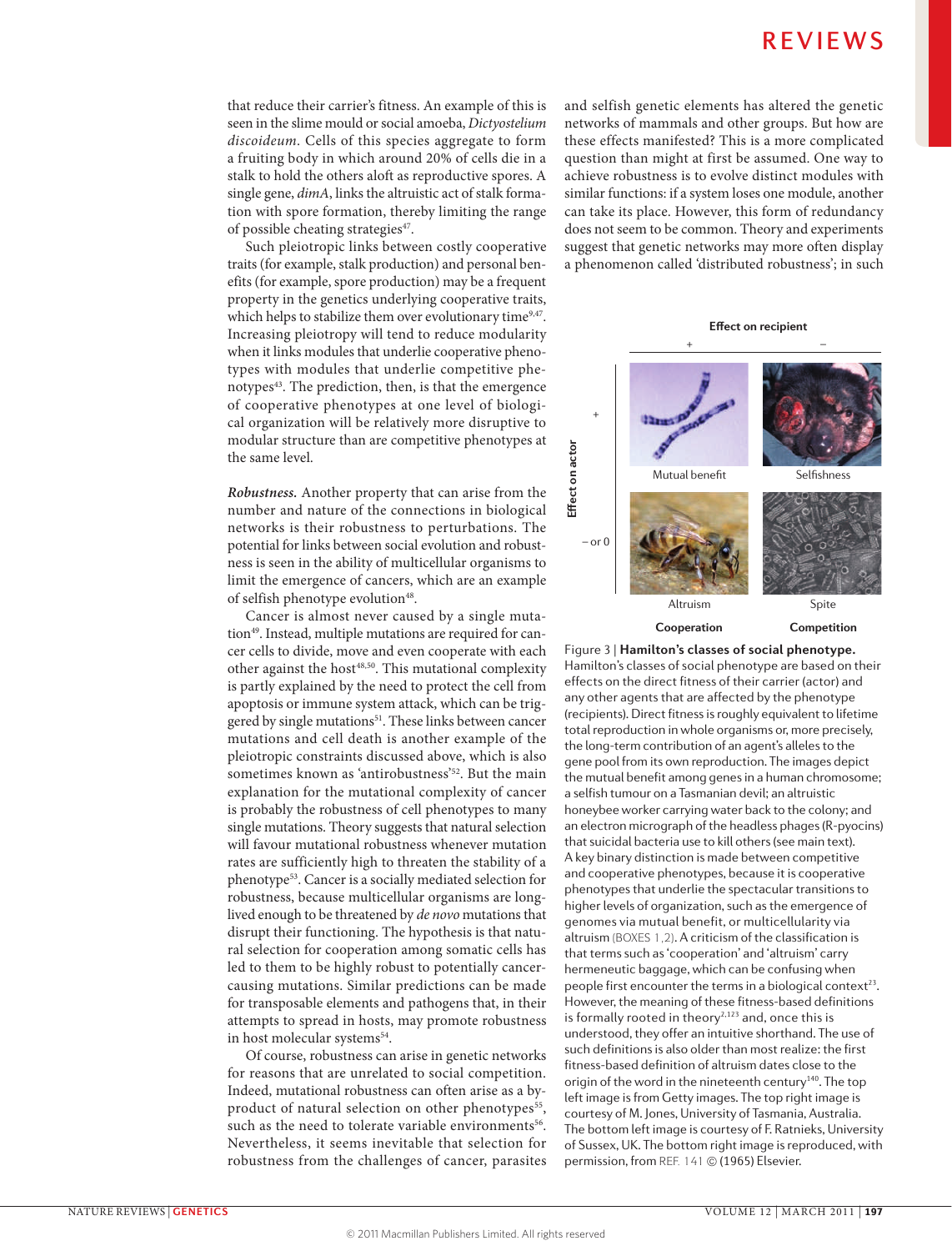#### Box 2 | Explaining cooperative phenotypes

Selfish phenotypes, whether directed at members of the same species or another species, often make immediate sense in terms of basic Darwinian principles. However, understanding the evolution of many molecular systems requires one to also consider how and why cooperation can evolve. This box highlights some of the key factors that shape the balance between cooperation and competition.



#### **Relatedness**

**Natural selection can favour altruistic phenotypes (FIG. 3) when more copies of the** alleles underlying the phenotype are transmitted via others than are lost through the decrease in personal reproduction. This is possible with genetic relatedness or, more formally, when individuals have an above-average chance of sharing alleles at the loci that define the social phenotype. The key corollary is that increased genetic relatedness among interacting agents will tend to favour cooperation over competition, one of the key factors that leads to increased natural selection at higher levels of biological organization<sup>22,128</sup> (FIG. 1). Another consequence is that altruism is expected only in interactions that involve genetically related agents, restricting it to interactions that involve conspecifics (or the paired alleles at a diploid locus) $78$ .

#### **Feedback benefits**

Mutual benefit is possible both within and between species (and within and between loci). To evolve, this requires that helping carries no energetic cost, or that there are feedback benefits to helping for the actor or its relatives. Strong phenotypic feedbacks among unrelated mutualistic agents — among different loci in genomes and among species in a community — have a similar role to relatedness among altruistic agents of the same species<sup>30</sup>.

#### **ecology and power**

Explaining social phenotypes also requires one to consider the relative costs and benefits for all parties involved. These, in turn, are affected by ecological conditions<sup>129</sup> and the relative power of parties to obtain their interests<sup>130</sup>. For example, the ability of a bacterial cell to reject a costly plasmid from another cell may be constrained by both its physical ability to resist conjugation and a lack of information about whether a plasmid is beneficial or costly<sup>131</sup>.

#### **Pre-adaptation**

Understanding modern phenotypes requires one to consider past, as well as present, function. The multiple origins of altruistic workers in bees, ants and wasps are associated with ancestral monogamy<sup>132</sup> and maternal care<sup>133,134</sup>, which may both have been important in the subsequent evolution of worker sterility. In addition, the tendency of selfish elements to transfer genes between organisms and species can be beneficial to organismal adaptations in the long term<sup>135</sup>. However, this benefit should typically not be invoked to explain why the elements move the genes, which is more likely to be due to short-term selection on elements to reproduce, as well as the inability of genomes to stop them<sup>26</sup>.

> cases, the exact cause of robustness can be difficult to identify but seems to arise from the connections in a genetic network<sup>57-59</sup>.

> *Specificity.* Many molecular networks rely on highly specific interactions among their component parts that both reduce network complexity and limit unwanted crosstalk. Specific molecular interactions can also arise as a result of natural selection for cooperation. As discussed above, agents that invest in costly cooperation are susceptible to others that use the cooperative investment without contributing (BOX 2). One way to limit interactions with exploitative genotypes is to form permanent physical associations, as occurs among genes

in a genome<sup>60</sup>. Another way is to discriminate between cooperative and competitive genotypes by using molecular interactions. This has led to the widespread evolution of molecular recognition systems that, unusually, can occur across different organisms. The evolution of specificity in these systems is strongly shaped by social evolution.

A simple example of a molecular recognition system is seen in *S. cerevisiae*, which recognizes other cooperators using a single glycoprotein<sup>61</sup>. The glycoprotein, produced by the gene *FLO1*, allows cells to flocculate together in clumps that protect the cells from stresses. The exclusion of cells that do not invest in the costly glycoprotein occurs simply because expressing cells stick more to one another than to cells that do not express *FLO1*. More complex recognition systems are seen in bacteria. One of the most striking is the clustered regularly interspaced short palindromic repeats (CRISPR) system. It has emerged that bacteria insert short sequences of foreign DNA into the CRISPR loci of their chromosome<sup>62,63</sup>. These generate small RNAs that target foreign DNA for destruction, enabling bacteria to acquire immunity against viruses, plasmids and probably transposable elements.

Bacteria also use molecular recognition to kill off competitors, by using bacteriocins<sup>64</sup>. The simplest bacteriocin systems are expressed from short operons encoding a toxic protein, which damages nucleic acids or membrane function, and an immunity protein that recognizes and inhibits the action of its cognate toxin65. Releasing the toxin harms cells that do not carry the immunity protein, and the process seems to be spiteful (FIG. 3) because toxin release coincides with the expression of proteins that lyse the releasing cell. Some species also release large protein machines that attach to the cells of conspecifics and physically puncture holes in them. These draconian contraptions are 'tamed' bacteriophages that have become permanently integrated into the chromosome and decapitated (the genes for the head capsule and replication have been lost<sup>66</sup>). What determines the specificity of these phage derivatives? For one class, R-pyocins (FIG. 3), specificity is determined by a variable locus that affects binding to the lipopolysaccharide (LPS) that coats cells. This locus ensures that the phage tails released by one bacteria will not bind to the LPS of its clonemates<sup>67</sup>.

In multicellular organisms, the decision of colonial marine invertebrates to fuse with neighbouring animals, or to reject them, has been tracked in two species, to a different highly polymorphic locus in each. Both systems require one allele to be shared between individuals for fusion to occur<sup>68,69</sup>. The systems, in common with the major histocompatibility complex (MHC) of vertebrate adaptive immunity<sup>70</sup>, possess immunoglobulinlike domains. However, the homology among the three systems — two from marine invertebrates and MHC in vertebrates — seems to end there. This suggests that there are multiple evolutionary origins to such self- or non-self discrimination in animals<sup>68</sup>. The effectiveness of self- or non-self discrimination rests on most individuals having different genotypes at the recognition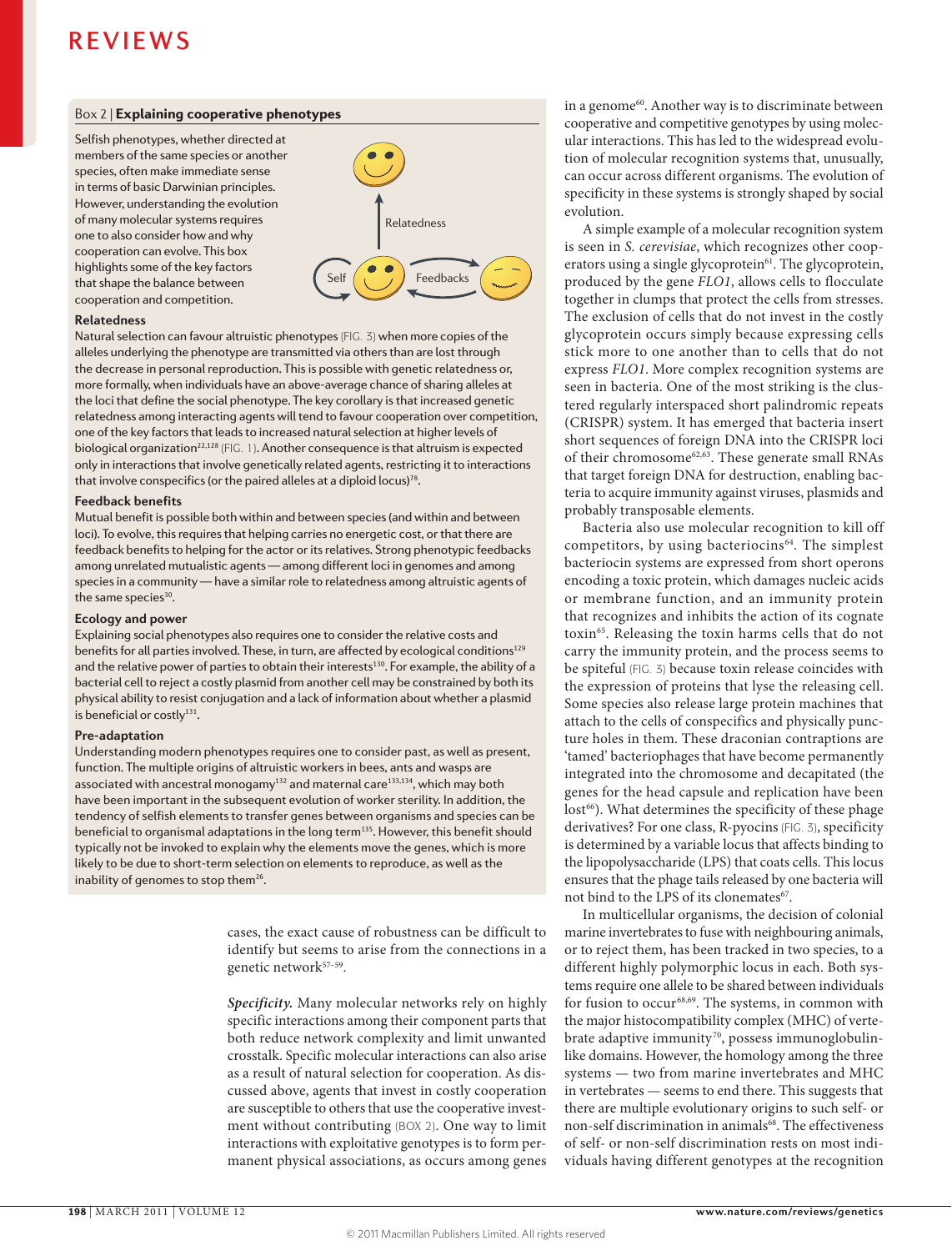loci. And losing the ability to reject conspecific tissue can have important consequences. In Tasmanian devils, reduced MHC variability is associated with the spread of a transmissible cancer that has killed half of their population<sup>71</sup> (FIG. 3). However, theory suggests that the evolution of diversity at recognition loci is not explained by intraspecific competition<sup>72</sup>. This makes particular sense for vertebrate immunity, which has a central role in distinguishing self-epitopes from those of pathogenic microbes, and may even help to select the most beneficial microbial flora in the gut $^{73,74}$ .

Strong natural selection to protect cooperative investments has generated some of the most sophisticated examples of molecular specificity in nature. In particular, the hypervariable loci of bacterial<sup>62</sup> and vertebrate<sup>70</sup> adaptive immunity represent cooperative loci that protect the organism against assaults from the competitive loci of parasitic agents.

#### Diversity in biological networks

The efficiency benefits of individual specialization and the division of labour apply to biological systems as they do to human society<sup>75</sup>. This section discusses how competition and cooperation affect the functional diversity that is seen among genes, cells and organisms and the impact of this diversity at the molecular level.

*Diversity among genes.* Internal competition can increase the overlap in function in biological systems. This is seen in the multiple copies, and numerous classes, of transposable elements that have spread in human genomes<sup>15,21</sup>. Analogously, one also sees considerable overlap in biological function among species in many communities<sup>76</sup>, despite the fact that competitive exclusion will tend to weed out similar species from any given community<sup>77</sup>. By contrast, highly cooperative genomes are expected to only retain the number of functionally similar loci that are beneficial for the propagation of that genome, which appears to be a relatively modest number of overlapping loci<sup>58</sup>.

*Diversity among cells and organisms.* The evolution of diversity within single-species groups of cells or organisms is mechanistically different to that within a group of genes or species. The reason for this lies in the differing nature of social coalitions. Genes and species form 'egalitarian' coalitions of functionally distinct agents, such as a histidine kinase and a response regulator, or a plant and a pollinator. Cells and organisms of one species form 'fraternal' coalitions of similar agents<sup>78</sup>, which start out with much less functional diversity than would an equivalent coalition of genes or species. And there is an additional factor that reduces diversity in fraternal coalitions: the exchangeability of agents in fraternal coalitions also allows for more extreme forms of cooperation than are possible in egalitarian coalitions. Honeybees sacrifice themselves to help their genetic relatives, but they do not do it to save other species (FIG. 3). This is because the benefactors of selfsacrifice must include individuals that share alleles with the dying bees for the bee's genotype to increase in frequency through the action (BOX 2). The corollary is that the most cooperative forms of fraternal coalitions are also the most genetically similar<sup>2,23</sup>.

The challenge of generating diversity within groups of genetically similar cells and organisms has strongly shaped molecular systems. One solution that is seen in bacteria is to make use of stochasticity, whereby cells that happen to have a few more copies of a particular molecule have one phenotype, whereas other cells have another phenotype<sup>79</sup>. However, the most impressive system for generating diversity is that of eukaryotic development, in which stochasticity is used alongside positional signalling and cellular interactions to generate the sophistication that is seen in multicellular organisms. A full review of developmental biology is beyond the scope of this article, but there are relevant parallels between the molecular interactions that take place during the development of a multicellular organism and the development of castes (for example, queen versus worker) in eusocial insects. As for multicellular development, the field of sociogenomics is finding evidence that DNA methylation and microRNA expression help insects to diversify into different castes80-82. There is also a potential role for the production of a range of transcripts from a single locus through alternative splicing of exons<sup>83,84</sup>. Therefore, whereas intron evolution is often linked to the spread of selfish transposable elements<sup>85</sup>, the evolution of diversity in exons is more likely to be driven by selection for altruistic multicellular, and possibly societal, organization.

There are important differences in the way that cells of multicellular organisms generate functional diversity as compared to the individuals of insect societies. With the exception of cells of the immune system<sup>86</sup>, the cells that make up multicellular organisms are basically clonal, whereas the individuals of most insect societies are not clonal. The existence of genetic differences among individuals opens up the possibility of using not only epigenetics but also genetics to generate functional diversity and determine caste fate<sup>6</sup>. This has led to a wide variety of fascinating, and sometimes bizarre, caste-determination systems that use mixed sexual and asexual reproduction, or the cross-hybridization of genetically distinct lineages<sup>6</sup>. The genetic diversity among individuals in social insect colonies also generates reproductive competition that has strongly shaped their biology in ways not seen in multicellular organisms<sup>87,88</sup>.

#### Change in biological networks

Biological networks are not static. This section discusses how social evolution influences the way that molecular systems change in real time and over evolutionary time.

Real-time change. Evolutionary models highlight the potential for conditional responses to promote cooperation, such as the behavioural rule 'only cooperate if cooperated with'30,89. In many animals, conditionality can be imposed by using the nervous system and, ultimately, cognition. At the cellular level, however, conditionality will often be mediated by real-time alterations

#### Eusocial insects

social insects that display a division between work and reproduction among individuals. The clearest examples have morphologically distinct workers, as seen in many ants bees, wasps and termites.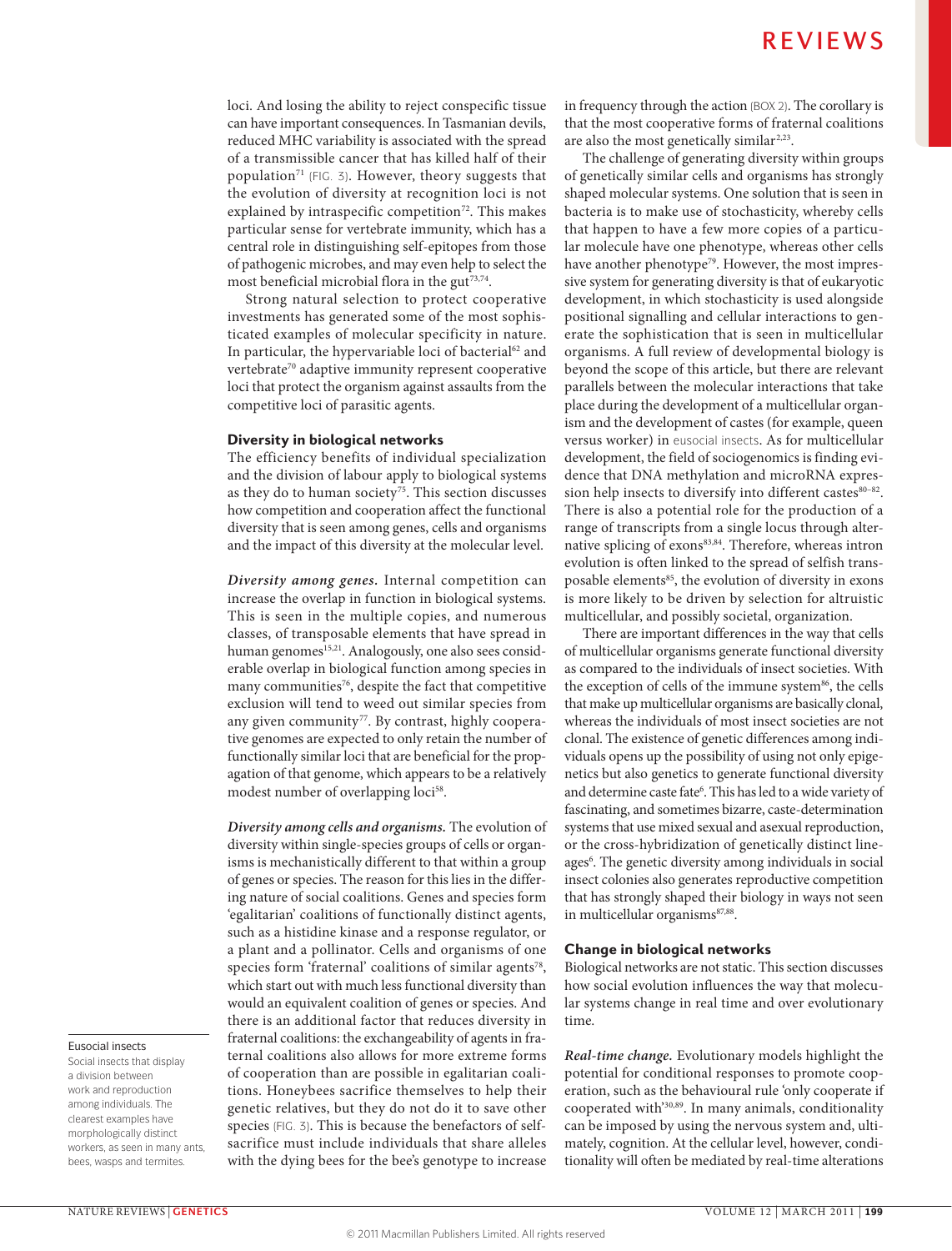#### Box 3 | Storms in a teacup: contemporary debates in social evolution

Sociobiology is prone to high-profile claims that one set of theory is wrong or useless. There are numerous examples of such claims, but that with the highest profile is the ongoing series of papers that attack one of the key frameworks, inclusive fitness<sup>136–138</sup>. Some of these attacks are so spirited that they can give the impression that sociobiology is in disarray. In reality, the issues raised in such papers have been discussed long before in a more measured and systematic fashion (reviewed in ReFs 87,121,123).

The attacks on any one framework also miss the fundamental need for pluralism in the study of biology (as in the famous quote, "All models are wrong but some are useful", from George Box). Social evolution has seen important contributions from several theoretical frameworks. Inclusive fitness theory is certainly one of these, but there is also multilevel selection theory, neighbour-modulated fitness theory and population genetics, to name a few. Of course, there is the legitimate question of which framework is most useful for which class of problems139, although, for many biological problems, one can directly translate between the frameworks<sup>87,121,123</sup>. This reveals that genetic relatedness is indeed an important factor in social evolution, but it is certainly not the only one (BOX 2). One can read more about the debates in dedicated articles23,122, but this Review hopefully illustrates the utility in applying multiple frameworks. Indeed, although I have defended inclusive fitness in this box, I make more use of multilevel selection theory in the main text (see also BOX 1 and FIG. 1).

to the strength of connections in molecular networks<sup>90</sup>. This is well illustrated by quorum sensing in microbes, whereby cells secrete and detect small molecules that are known as autoinducers $91,92$ . A high autoinducer concentration is probably normally associated with high cell density, low diffusion of molecules and high genetic relatedness among cells. These are good conditions for cooperation, and many microbial species use quorum sensing to activate a host of cooperative products, including digestive enzymes, scavenging molecules and even light in the case of the bacteria that live in bioluminescent animals<sup>93</sup>. Related to this, a recent study showed that bacteria transcriptionally regulate cooperative secretions so that they are made only when the required nutrients are in abundance<sup>94</sup>. Such prudent regulation makes secretions 'cheap' and helps to protect against cheater mutants by making cooperation effectively cost free.

*Evolutionary change: cooption.* Evolution is about genetic change over time and, in addition to real-time dynamics, the social component of natural selection affects how molecular systems change over time, as described below.

One recurring pattern of evolutionary change is cooption of non-cooperative traits for new cooperative functions. For example, although cellular differentiation may explain much of the functional purpose of DNA methylation, microRNAs and splicing, the genetic origin of all of these mechanisms can be traced back to competition between transposable elements and their repressors<sup>26,95</sup>. Furthermore, the most impressive diversity generator of all, the adaptive immune system, relies on enzymes that, again, originated as selfish elements<sup>86</sup>. The ability of selfish elements to recognize and manipulate DNA appears to have been invaluable for the development of modern multicellular organisms.

Other examples of cooption are more species specific. An RNAi study showed that termite queens signal their presence — and prevent workers from becoming reproductive  $-$  by using a glycosyl hydrolase<sup>96</sup>. Members of this class of enzyme are used by termites to digest cellulose but, when applied to smaller substrates, they have the potential to release volatile signals. An enzyme central to the basic ecology of the termites — eating wood — seems to have found a new function in the social context.

*Evolutionary change: protein evolution.* Social effects have the potential to both decrease and increase the rates of molecular change. The evolution of cooperative phenotypes may constrain molecular change when pleiotropic constraints are important for their persistence47. In the honeybee (FIG. 3), proteins that are more strongly expressed in queens show higher variability than do worker-biased proteins<sup>97</sup>, which might suggest functional constraints on the proteins of altruistic individuals. However, pleiotropic constraints will rarely prevent cheating entirely. Some natural strains of *D. discoideum*, for example, successfully cheat other strains<sup>98</sup>. And laboratory selection experiments have generated cheater mutants in *D. discoideum*<sup>99</sup> as well as in the socially similar bacterium *Myxoccus xanthus*100. One can then use these mutants to select for a second set of mutants that resist cheating<sup>100,101</sup>, suggesting that cycles of cheater and resistance evolution are possible<sup>102</sup>. Such co-evolutionary processes not only cause change in molecular systems, they can also increase the standing genetic variation in the population. As discussed above, the spectacular variability in MHC loci is thought to arise because parasites adapt to the most common MHC genotypes<sup>103</sup>. The result is negative frequency-dependent selection, whereby the benefit of a particular MHC allele decreases as it becomes more frequent in a population. This can drive the continual turnover of genotypes and maintain diversity, because no one genotype can dominate.

Another way to evaluate the effects of social evolution on rates of molecular change is to correlate sociality with changes in DNA sequence across genes and species. Recent natural selection for a new function is expected to cause more changes at sites that cause amino acid changes (non-synonymous changes) than at sites that do not (synonymous change). There is evidence that social evolution can affect this pattern. An excess of non-synonymous changes has been associated with

#### Neighbour-modulated fitness theory

Closely aligned to inclusive fitness theory, this framework analyses natural selection in terms of the effects on the actor of its social trait, combined with the effects of the social trait in other individuals on the actor, where the latter effects are weighted by the genetic similarity (relatedness) between the actor and others.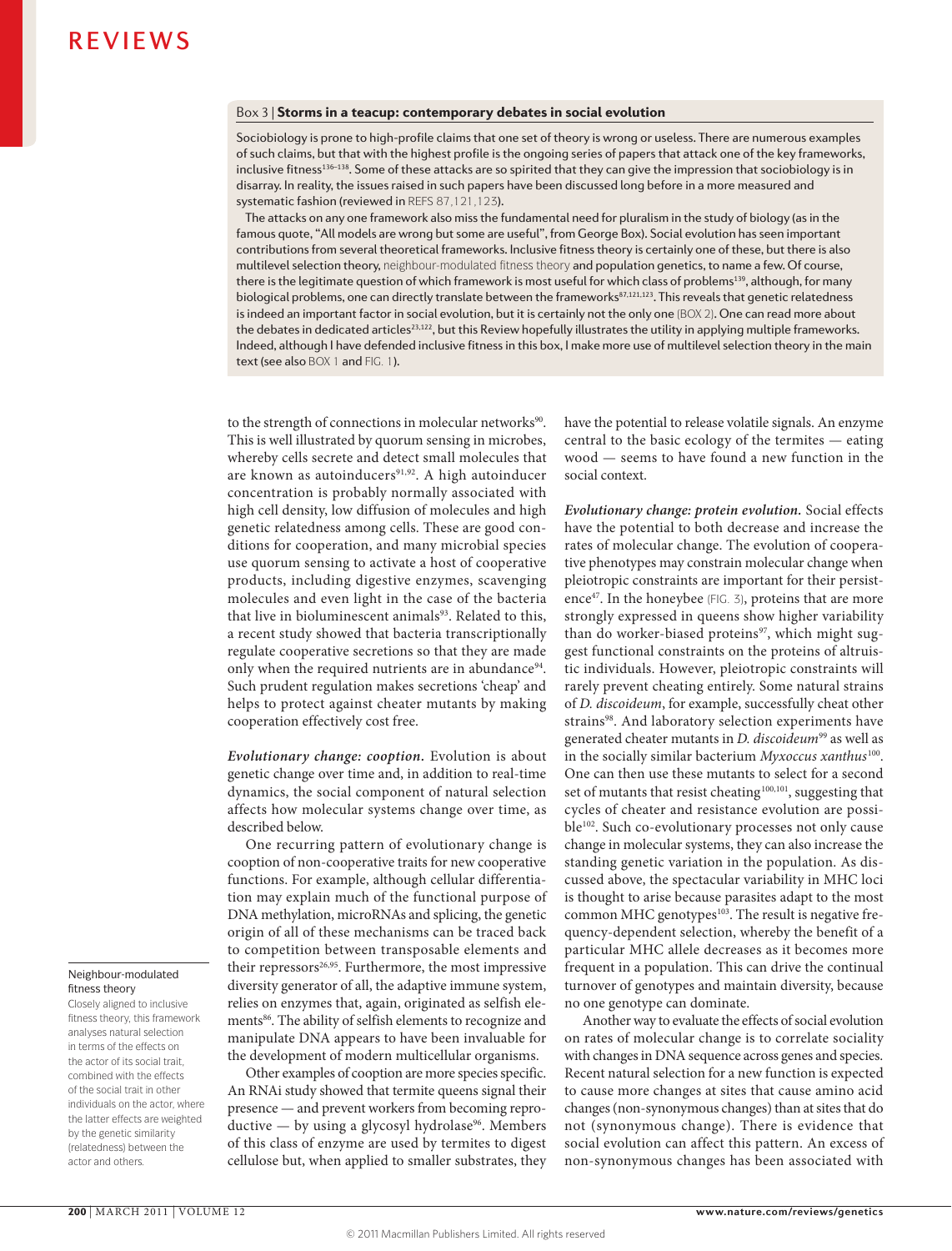#### Social phenotype

A phenotype in one individual that affects the fitness of other individuals. 'Individual' here could mean a gene, cell, organism or even a group whatever is appropriate for the analysis of the phenotype.

social phenotypes in diverse systems, including selfish genetic elements and their repressors<sup>26,104</sup>, sperm membrane genes<sup>105</sup> and bacterial secretion<sup>106</sup>. There are confounding effects, however, because rates of genetic change are additionally influenced by the effectiveness with which deleterious alleles are removed from a population (purifying selection). Evolutionary rates are also affected by fundamental factors such as protein abundance<sup>107</sup> and localization<sup>108</sup>, and social phenotypes might generally experience weaker selection because they are often only expressed some of the time. When this weakens purifying selection, it will tend to increase the genetic diversity associated with social traits relative to the diversity associated with non-social traits<sup>109</sup>. Finally, mutation rate is another important factor. For example, high mutation rate may explain the extreme variability that is seen at centromeres as opposed to a hypothesis of selfish element evolution<sup>110,111</sup>. Only by carefully dissecting the potential effects of all such factors can one hope to see the true effect of social evolution on evolutionary rates.

*Evolutionary change: gene expression evolution.* little is understood of the link between social evolution and the rates at which gene expression levels change over evolutionary time. However, recent work with yeast suggests that genes with high responsiveness in expression in short timescales also show a high evolutionary variability in gene expression<sup>112</sup>. These responsive genes tend to encode proteins that interact with the environment and mediate the response to environmental changes<sup>112</sup>, and many cooperative traits are conditionally expressed<sup>94</sup>. There is a hint, then, that social phenotypes may drive high rates of gene expression evolution.

#### Conclusion

As the process of adaptation causes genetic change at a locus, there are nearly always consequences for the propagation of other loci, be they in the same or a different organism, or in the same or a different species (FIG. 1). Sometimes these fitness effects will map cleanly onto the typical view of evolution by natural selection, such as a mutation that makes a bacterium divide more rapidly. However, I hope to have illustrated that social effects can be counter-intuitive for the typical view of evolution. These effects influence not only social phenotypes but also the underlying networks of molecular interactions. Sociobiology offers a framework to make sense of this complexity. Much of this framework, however, was not developed with molecular biology in mind. There is the potential for development and refinement, as well as synthesizing with associated ideas (BOX 3).

This synthesis is underway. My argument that sociobiology is important for molecular biology is mirrored in a number of contemporary themes in the literature. The growing field of sociogenomics<sup> $5-9$ </sup> is revealing how complex social behaviours can be dissected at the molecular level. Related to this, evolutionary biologists are putting increasing emphasis on developmental biology as the central process that converts genotype to phenotype in multicellular species<sup>113,114</sup>. On the theoretical side, models of collective behaviour are revealing how interactions among groups of cells or organisms can produce impressive, and robust, higherlevel structure<sup>115-117</sup>. And at the subcellular level, the use of network theory has similar goals for understanding the structure to be found in gene regulation and metabolism36,118.

A goal for the future is to combine such systemslevel analyses of genetics, development and social organization with an appreciation that any given system is strongly affected by the scale of natural selection and the importance of cooperation<sup>119,120</sup>. Indeed, whereas sociobiology tends to focus on altruism, its main lesson for molecular biology is perhaps that there are nested layers of competition, both ancient and modern, that affect every genotype.

- 1. Huxley, J. *Evolution: the Modern Synthesis* (Harper & Brothers, 1942).
- 2. Hamilton, W. D. The genetical evolution of social behaviour. I & II. *J. Theor. Biol.* **7**, 1–52 (1964). **This seminal paper shows how natural selection can favour the evolution of cooperative and altruistic phenotypes.**
- 3. Wilson, D. S. A theory of group selection. *Proc. Natl Acad. Sci. USA* **72**, 143–146 (1975).
- 4. Okasha, S. *Evolution and the Levels of Selection* (Oxford Univ. Press, USA, 2006). **This book works through the theoretical basis for natural selection at multiple levels of**
- **biological organization.** 5. Robinson, G. E. Integrative animal behaviour and sociogenomics. *Trends Ecol. Evol.* **14**, 202–205 (1999).
- 6. Smith, C. R., Toth, A. L., Suarez, A. V. & Robinson, G. E. Genetic and genomic analyses of the division of labour in insect societies. *Nature Rev. Genet.* **9**, 735–748 (2008).
- 7. Robinson, G. E., Grozinger, C. M. & Whitfield, C. W. Sociogenomics: social life in molecular terms. *Nature Rev. Genet.* **6**, 257–270 (2005).
- 8. Owens, I. P. F. Where is behavioural ecology going? *Trends Ecol. Evol.* **21**, 356–361 (2006).
- 9. Foster, K. R., Parkinson, K. & Thompson, C. R. What can microbial genetics teach sociobiology? *Trends Genet.* **23**, 74–80 (2007).
- 10. Grafen, A. in *Behavioural Ecology: An Evolutionary Approach* (eds Krebs, J. R. & Davies, N. B.) 62–84 (Blackwell, Oxford, 1984).
- 11. Banga, J. Optimization in computational systems biology. *BMC Syst. Biol.* **2**, 47 (2008).
- 12. Hartwell, L., Hopfield, J., Leibler, S. & Murray, A. From molecular to modular cell biology. *Nature* **402**, C47–C52 (1999).
- 13. Gardner, A. Adaptation as organism design. *Biol. Lett.* **5**, 861–864 (2009).
- **This article discusses the links between adaptation and the appearance of design in biological systems.** 14. Medina, M. Genomes, phylogeny, and evolutionary
- systems biology. *Proc. Natl Acad. Sci. USA* **102**, 6630–6635 (2005).
- Soyer, O. The promise of evolutionary systems biology: Lessons from bacterial chemotaxis. *Sci. STKE* **3**, pe23 (2010).
- 16. Lynch, M. The evolution of genetic networks by non-adaptive processes. *Nature Rev. Genet.* **8**, 803–813 (2007).
- Grafen, A. A first formal link between the price equation and an optimization program. *J. Theor. Biol.* **217**, 75–91 (2002).
- 18. Sutherland, W. The best solution. *Nature* **435**, 569 (2005).
- 19. Krebs, J., Kacelnik, A. & Taylor, P. Test of optimal sampling by foraging great tits. *Nature* **275**, 27–31 (1978).
- 20. Pérez-Escudero, A., Rivera-Alba, M. & de Polavieja, G. Structure of deviations from optimality in biological systems. *Proc. Natl Acad. Sci. USA* **106**, 20544–20549 (2009).
- 21. Grafen, A. Optimization of inclusive fitness. *J. Theor. Biol.* **238**, 541–563 (2006).
- 22. Gardner, A. & Grafen, A. Capturing the superorganism: a formal theory of group adaptation. *J. Evol. Biol.* **22**, 659–671 (2009).
- 23. Foster, K. R. A defense of sociobiology. *Cold Spring Harb. Symp. Quant. Biol.* **LXXIV**, 403–418 (2009). **A review of the debates in social evolution that highlights the common principles underlying all**
- **sociobiological theory.** 24. El-Samad, H., Kurata, H., Doyle, J., Gross, C. & Khammash, M. Surviving heat shock: control strategies for robustness and performance. *Proc. Natl Acad. Sci. USA* **102**, 2736–2741 (2005).
- 25. Wagner, G. P., Pavlicev, M. & Cheverud, J. M. The road to modularity. *Nature Rev. Genet.* **8**, 921–931 (2007).
- 26. Burt, A. & Trivers, R. L. *Genes in Conflict: The Biology of Selfish Genetic Elements* (Harvard Univ. Press, Harvard, 2006).
- 27. International Human Genome Sequencing Consortium*.* Initial sequencing and analysis of the human genome. *Nature* **409**, 860–921 (2001).
- Proulx, S. R., Promislow, D. E. L. & Phillips, P. C. Network thinking in ecology and evolution. *Trends Ecol. Evol.* **20**, 345–353 (2005).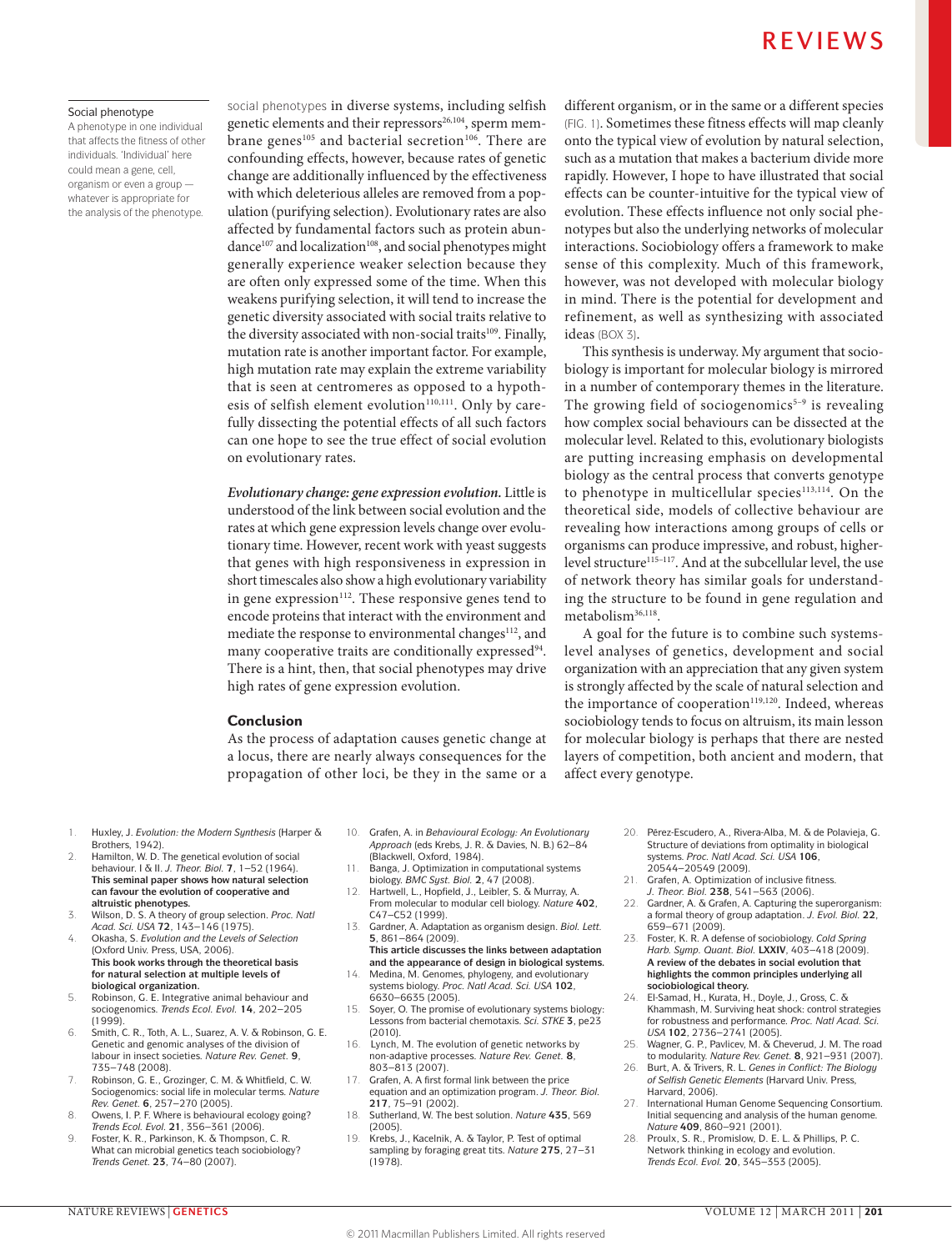- 29. Tringe, S. G. *et al.* Comparative metagenomics of microbial communities. *Science* **308**, 554–557 (2005).
- 30. Foster, K. R. & Wenseleers, T. A general model for the evolution of mutualisms. *J. Evol. Biol.* **19**, 1283–1293 (2006).
- 31. Turnbaugh, P. J. *et al.* The human microbiome project. *Nature* **449**, 804–810 (2007).
- 32. Nadell, C. D., Xavier, J. B. & Foster, K. R. The sociobiology of biofilms. *FEMS Microbiol. Rev.* **33**, 206–224 (2009).
- 33. Edwards, J. & Palsson, B. Metabolic flux balance analysis and the *in silico* analysis of *Escherichia coli* K-12 gene deletions. *BMC Bioinformatics* **1**, 1 (2000).
- 34. Edwards, J., Ibarra, R. & Palsson, B. *In silico*  predictions of *Escherichia coli* metabolic capabilities are consistent with experimental data. *Nature Biotech.* **19**, 125–130 (2001).
- 35. Reed, T. *et al. In silico* approaches to study mass and energy flows in microbial consortia: a syntrophic case study. *BMC Syst. Biol.* **3**, 114 (2009). 36. Schuetz, R., Kuepfer, L. & Sauer, U.
- Systematic evaluation of objective functions for predicting intracellular fluxes in *Escherichia coli*. *Mol. Syst. Biol.* **3**, 119 (2007). **This paper on flux balance analysis shows that bacterial metabolism seems to be designed to solve more than one biological problem.**
- 37. Postma, E., Verduyn, C., Scheffers, W. & Van Dijken, J. Enzymic analysis of the crabtree effect in glucose-limited chemostat cultures of *Saccharomyces cerevisiae*. *Appl. Environ. Microbiol.* **55**, 468–477 (1989). 38. Pfeiffer, T., Schuster, S. & Bonhoeffer, S.
- Cooperation and competition in the evolution of ATPproducing pathways. *Science* **292**, 504–507 (2001). **Theoretical study that shows the importance of social evolution for metabolic systems.**
- 39. MacLean, R. C. & Gudelj, I. Resource competition and social conflict in experimental populations of yeast. *Nature* **441**, 498–501 (2006).
- 40. Hsu, P. P. & Sabatini, D. M. Cancer cell metabolism: Warburg and beyond. *Cell* **134**, 703–707 (2008).
- 41. Warburg, O. *Uber die letzte Ursache und die entfernten Ursachen des Krebses* (Verlag K. Triltsch, Wurzburg, 1966); English translation in Burk, D. *The Prime Cause and Prevention of Cancer* (1969).
- 42. Tyler, A., Asselbergs, F., Williams, S. & Moore, J. Shadows of complexity: what biological networks reveal about epistasis and pleiotropy. *BioEssays* **31**, 220–227 (2009).
- 43. Wagner, G. Homologues, natural kinds and the evolution of modularity. *Integr. Comp. Biol.* **36**, 36–43 (1996).
- Kashtan, N. & Alon, U. Spontaneous evolution of modularity and network motifs. *Proc. Natl Acad. Sci. USA* **102**, 13773–13778 (2005).
- 45. Solé, R. & Valverde, S. Spontaneous emergence of modularity in cellular networks. *J. R. Soc. Interface* **5**, 129–133 (2008).
- 46. Rumbaugh, K. P. *et al.* Quorum sensing and the social evolution of bacterial virulence. *Curr. Biol.* **19**, 341–345 (2009).
- 47. Foster, K. R., Shaulsky, G., Strassmann, J. E., Queller, D. C. & Thompson, C. R. L. Pleiotropy as a mechanism to stabilize cooperation. *Nature* **431**, 693–696 (2004).
- 48. Merlo, L. M., Pepper, J. W., Reid, B. J. & Maley, C. C. Cancer as an evolutionary and ecological process*. Nature Rev. Cancer* **6**, 924–935 (2006).
- 49. Park, S. Y., Gonen, M., Kim, H. J., Michor, F. & Polyak, K. Cellular and genetic diversity in the progression of *in situ* human breast carcinomas to an invasive phenotype. *J. Clin. Invest.* **120**, 636–644 (2010).
- 50. Vogelstein, B. & Kinzler, K. Cancer genes and the pathways they control. *Nature Med.* **10**, 789–799 (2004).
- 51. Reuschenbach, M., von Knebel Doeberitz, M. & Wentzensen, N. A systematic review of humoral immune responses against tumor antigens. *Cancer Immunol. Immunother.* **58**, 1535–1544 (2009).
- 52. Krakauer, D. & Plotkin, J. Redundancy, antiredundancy, and the robustness of genomes. *Proc. Natl Acad. Sci. USA* **99**, 1405–1409 (2002).
- 53. Wilke, C., Wang, J., Ofria, C., Lenski, R. & Adami, C. Evolution of digital organisms at high mutation rates leads to survival of the flattest. *Nature* **412**, 331–333 (2001).
- 54. Salathe, M. & Soyer, O. S. Parasites lead to evolution of robustness against gene loss in host signaling networks. *Mol. Syst. Biol.* **4**, 202 (2008). **Theoretical study showing a link between parasites and the evolution of mutational robustness in hosts.**
- 55. Wagner, A. & Wright, J. Alternative routes and mutational robustness in complex regulatory networks. *Biosystems* **88**, 163–172 (2007).
- 56. Soyer, O. & Pfeiffer, T. Evolution under fluctuating environments explains observed robustness in metabolic networks. *PLoS Comput. Biol.* **6**, e1000907 (2010).
- Wagner, A. Distributed robustness versus redundancy as causes of mutational robustness. *BioEssays* **27**, 176–188 (2005).
- 58. Ihmels, J., Collins, S., Schuldiner, M., Krogan, N. & Weissman, J. Backup without redundancy: genetic interactions reveal the cost of duplicate gene loss. *Mol. Syst. Biol.* **3**, 86 (2007).
- Macia, J. & Solé, R. Distributed robustness in cellular networks: insights from synthetic evolved circuits. *J. R. Soc. Interface* **6**, 393–400 (2009).
- 60. Sachs, J. L. & Bull, J. J. Experimental evolution of conflict mediation between genomes. *Proc. Natl Acad. Sci. USA* **102**, 390–395 (2005).
- 61. Smukalla, S. *et al. FLO1* is a variable green beard gene that drives biofilm-like cooperation in budding yeast. *Cell* **135**, 727–736 (2008).
- 62. Garneau, J. *et al.* The CRISPR/Cas bacterial immune system cleaves bacteriophage and plasmid DNA. *Nature* **468**, 67–71 (2010).
- 63. Marraffini, L. & Sontheimer, E. CRISPR interference limits horizontal gene transfer in staphylococci by targeting DNA. *Science* **322**, 1843–1845 (2008).
- 64. Gardner, A., West, S. A. & Buckling, A. Bacteriocins, spite and virulence. *Proc. Biol. Sci.* **271**, 1529–1535 (2004).
- 65. Cascales, E. *et al.* Colicin biology. *Microbiol. Mol. Biol. Rev.* **71**, 158–229 (2007).
- 66. Nakayama, K. *et al.* The R-type pyocin of *Pseudomonas aeruginosa* is related to P2 phage, and the F-type is related to lambda phage. *Mol. Microbiol.* **38**, 213–231 (2000).
- 67. Kohler, T., Donner, V. & van Delden, C. Lipopolysaccharide as shield and receptor for R-pyocin-mediated killing in *Pseudomonas aeruginosa*. *J. Bacteriol.* **192**, 1921 (2010).
- 68. Nicotra, M. L. *et al.* A hypervariable invertebrate allodeterminant. *Curr. Biol.* **19**, 583–589 (2009).
- 69. De Tomaso, A. W. *et al.* Isolation and characterization of a protochordate histocompatibility locus. *Nature* **438**, 454–459 (2005).
- Hedrick, P. W. Evolutionary genetics of the majo histocompatibility complex. *Am. Nat.* **143**, 945–964 (1994).
- 71. Siddle, H. V. *et al.* Transmission of a fatal clonal tumor by biting occurs due to depleted MHC diversity in a threatened carnivorous marsupial. *Proc. Natl Acad. Sci. USA* **104**, 16221–16226 (2007).
- 72. Rousset, F. & Roze, D. Constraints on the origin and maintenance of genetic kin recognition. *Evolution* **61**, 2320–2330 (2007).
- 73. Slack, E. *et al.* Innate and adaptive immunity cooperate flexibly to maintain host-microbiota mutualism. *Science* **325**, 617–620 (2009).
- 74. Rakoff-Nahoum, S., Paglino, J., Eslami-Varzaneh, F., Edberg, S. & Medzhitov, R. Recognition of commensal microflora by Toll-like receptors is required for intestinal homeostasis. *Cell* **118**, 229–241 (2004).
- 75. Mandeville, B. *The Fable of the Bees: of Private Vices, Public Benefits* (Oxford: Clarendon Press, 1732).
- 76. Scheffer, M. & van Nes, E. H. Self-organized similarity, the evolutionary emergence of groups of similar species. *Proc. Natl Acad. Sci. USA* **103**, 6230–6235  $(2006)$
- 77. Shoresh, N., Hegreness, M. & Kishony, R. Evolution exacerbates the paradox of the plankton. *Proc. Natl Acad. Sci. USA* **105**, 12365–12369 (2008).
- 78. Queller, D. C. Relatedness and the fraternal major transitions. *Phil. Trans. R. Soc. Lond. B* **355**, 1647–1655 (2000). **A discussion paper that highlights the differences between coalitions of genes and species versus**
- **coalitions of cells and organisms of one species.** 79. Süel, G., Garcia-Ojalvo, J., Liberman, L. & Elowitz, M. An excitable gene regulatory circuit induces transient cellular differentiation. *Nature*
- **440**, 545–550 (2006). 80. Elango, N., Hunt, B. G., Goodisman, M. A. D. & Yi, S. V. DNA methylation is widespread and associated with differential gene expression in castes of the honeybee, *Apis mellifera*. *Proc. Natl Acad. Sci. USA* **106**, 11206–11211 (2009).
- 81. Behura, S. K. & Whitfield, C. W. Correlated expression patterns of microRNA genes with age-dependent behavioural changes in honeybee. *Insect Mol. Biol.* **19**, 431–439 (2010).

82. Kucharski, R., Maleszka, J., Foret, S. & Maleszka, R. Nutritional control of reproductive status in honeybees via DNA methylation. *Science* **319**, 1827–1830 (2008).

#### **An RNAi study showing the importance of DNA methylation for queen–worker determination in honeybees.**

- 83. Aamodt, R. M. The caste- and age-specific expression signature of honeybee heat shock genes shows an alternative splicing-dependent regulation of Hsp90. *Mech. Ageing Dev.* **129**, 632–637 (2008).
- 84. Calarco, J. A. *et al.* Regulation of vertebrate nervous system alternative splicing and development by an SR-related protein. *Cell* **138**, 898–910 (2009).
- 85. Penny, D., Hoeppner, M. P., Poole, A. M. & Jeffares, D. C. An overview of the introns-first theory. *J. Mol. Evol.* **69**, 527–540 (2009).
- 86. Agrawal, A., Eastman, Q. M. & Schatz, D. G. Transposition mediated by RAG1 and RAG2 and its implications for the evolution of the immune system. *Nature* **394**, 744–751 (1998).
- 87. Bourke, A. F. G. & Franks, N. R. *Social Evolution in Ants* (Princeton Univ. Press, Princeton, New Jersey, 1995).
- 88. Ratnieks, F. L. W., Foster, K. R. & Wenseleers, T. Conflict resolution in insect societies. *Annu. Rev. Entomol.* **51**, 581–608 (2006).
- 89. Axelrod, R. & Hamilton, W. D. The evolution of cooperation. *Science* **211**, 1390–1396 (1981).
- 90. Perkins, T. J. & Swain, P. S. Strategies for cellular decision-making. *Mol. Syst. Biol.* **5**, 326 (2009). 91. Fuqua, W. C., Winans, S. C. & Greenberg, E. P.
- Quorum sensing in bacteria: the LuxR-LuxI family of cell density-responsive transcriptional regulators. *J. Bacteriol.* **176**, 269–275 (1994).
- 92. Keller, L. & Surette, M. G. Communication in bacteria: an ecological and evolutionary perspective. *Nature Rev. Microbiol.* **4**, 249–258 (2006).
- 93. Miller, M. B. & Bassler, B. L. Quorum sensing in bacteria. *Annu. Rev. Microbiol.* **55**, 165–199 (2001).
- Xavier, J., Kim, W. & Foster, K. A molecular mechanism that stabilizes cooperative secretions in *Pseudomonas aeruginosa*. *Mol. Microbiol.* **79**, 166–179 (2011). **An empirical study that shows a link between transcriptional regulation and the stabilization of cooperative phenotypes against the evolution of selfish phenotypes.**
- 95. Ketting, R. F., Haverkamp, T. H. A., van Luenen, H. & Plasterk, R. H. A. Mut-7 of *C. elegans*, required for transposon silencing and RNA interference, is a homolog of Werner syndrome helicase and RNaseD. *Cell* **99**, 133–141 (1999).
- 96. Korb, J., Weil, T., Hoffmann, K., Foster, K. R. & Rehli, M. A gene necessary for reproductive suppression in termites. *Science* **324**, 758 (2009).
- 97. Hunt, B. G. *et al.* Sociality is linked to rates of protein evolution in a highly social insect. *Mol. Biol. Evol.* **27**, 497–500 (2010).
- 98. Buttery, N. J., Rozen, D. E., Wolf, J. B. & Thompson, C. R. L. Quantification of social behavior in *D. discoideum* reveals complex fixed and facultative strategies. *Curr. Biol.* **19**, 1373–1377 (2009).
- Santorelli, L. A. *et al.* Facultative cheater mutants reveal the genetic complexity of cooperation in social amoebae. *Nature* **451**, 1107–1110 (2008).
- 100. Fiegna, F., Yu, Y. T., Kadam, S. V. & Velicer, G. J. Evolution of an obligate social cheater to a superior cooperator. *Nature* **441**, 310–314 (2006).
- 101. Khare, A. *et al.* Cheater-resistance is not futile. *Nature* **461**, 980–982 (2009).
- 102. Foster, K. R. Sociobiology: the Phoenix effect. *Nature* **441**, 291–292 (2006).
- 103. Borghans, J., Beltman, J. & Boer, R. MHC polymorphism under host-pathogen coevolution. *Immunogenetics* **55**, 732–739 (2004).
- 104. Petersen, L., Bollback, J. P., Dimmic, M., Hubisz, M. & Nielsen, R. Genes under positive selection in *Escherichia coli*. *Genome Res.* **17**, 1336–1343 (2007).
- 105. Dorus, S., Wasbrough, E. R., Busby, J., Wilkins, E. C. & Karr, T. L. Sperm proteomics reveals intensified selection on mouse sperm membrane and acrosome genes. *Mol. Biol. Evol.* **27**, 1235–1246 (2010).
- 106. Tuemmler, B. & Cornelis, P. Pyoverdine receptor: a case of positive Darwinian selection in *Pseudomonas aeruginosa*. *J. Bacteriol.* **187**, 3289–3292 (2005).
- 107. Drummond, D. A. & Wilke, C. O. Mistranslation-induced protein misfolding as a dominant constraint on codingsequence evolution. *Cell* **134**, 341–352 (2008). **A theoretical and bioinformatics paper that shows the importance of gene expression level for understanding evolutionary rates.**